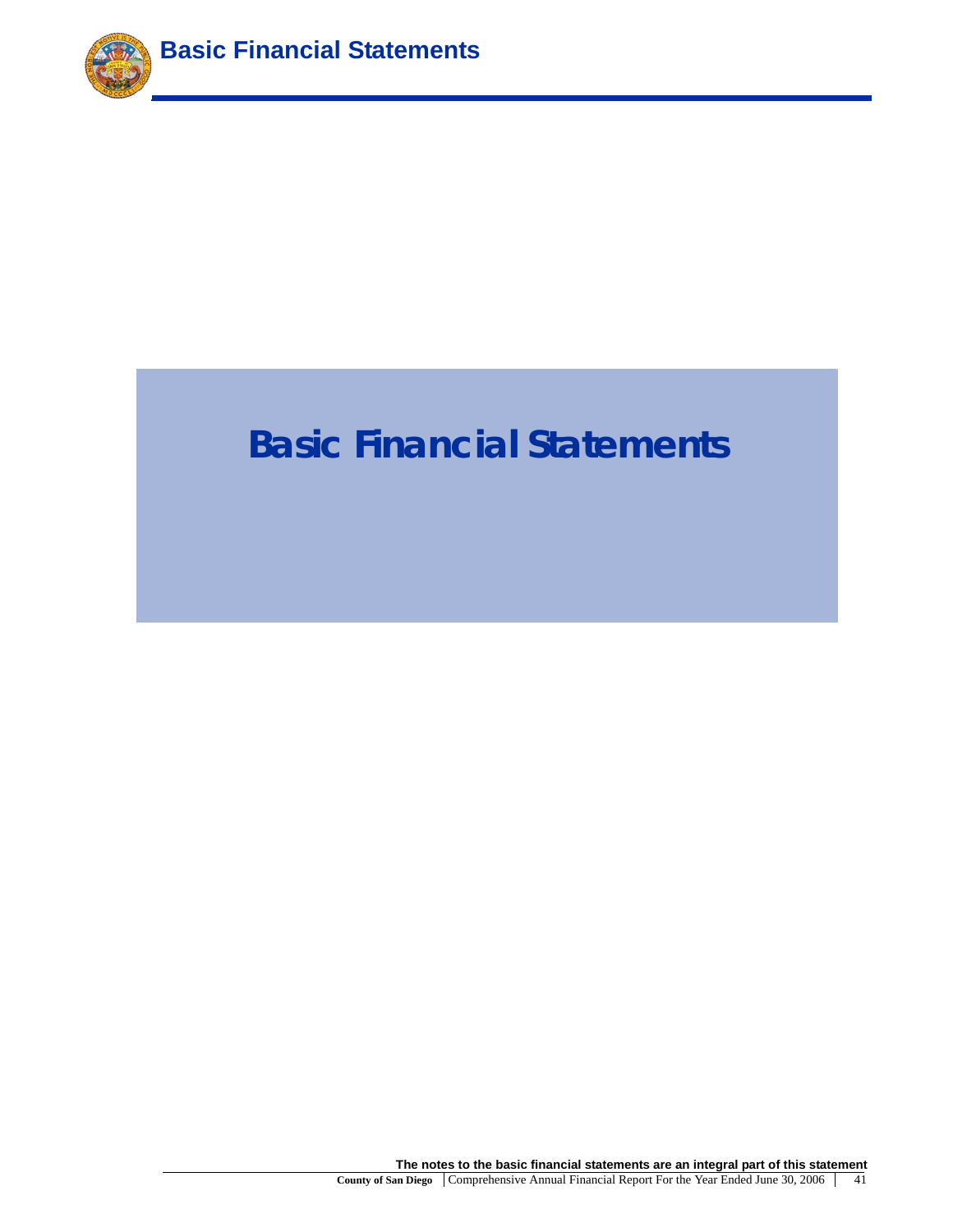

### **STATEMENT OF NET ASSETS June 30, 2006 (In Thousands)**

| Governmental<br>Activities<br>Total<br>Fund<br>Activities<br><b>ASSETS</b><br>Current assets:<br>78,286<br>Pooled cash and investments<br>\$<br>1,087,269<br>1,165,555<br>19,110<br>36,264<br>36,264<br>Cash with fiscal agents<br>39,674<br>39,674<br>165,930<br>Investments with fiscal agents<br>Receivables, net<br>421,239<br>2,811<br>424,050<br>10,731<br>119,945<br>119,947<br>Property taxes receivables, net<br>$\overline{2}$<br>Internal balances<br>3,547<br>(3, 547)<br>Inventory of materials and supplies<br>11,041<br>11,041<br>Deposits with others<br>2,885<br>2,885<br>Deferred charges<br>1,121<br>1,121<br>Prepaid items<br>1,263<br>1,263<br>2<br>Restricted assets:<br>37,545<br>37,545<br>Cash with fiscal agents<br>467,150<br>Investments with fiscal agents<br>467,150<br>2,221,849<br>84,646<br>2,306,495<br>195,773<br><b>Total current assets</b><br>Noncurrent assets:<br>Restricted assets:<br>Investments with fiscal agents<br>338,173<br>338,173<br>29,346<br>Investments with fiscal agents<br>29,346<br>Deferred charges<br>20,788<br>20,788<br>Capital assets:<br>Land and construction in progress<br>445,022<br>38,365<br>483,387<br>Other capital assets, net of depreciation<br>2,265,771<br>61,809<br>2,327,580<br>3,099,100<br>100,174<br>3,199,274<br><b>Total noncurrent assets</b><br>195,773<br>Total assets<br>5,320,949<br>184,820<br>5,505,769<br><b>LIABILITIES</b><br><b>Current liabilities:</b><br>3,018<br>Accounts payable<br>147,223<br>150,241<br>7,694<br>25,187<br>25,305<br>Accrued payroll<br>118<br>Amount due for tax and revenue anticipation notes<br>250,000<br>250,000<br>Accrued interest<br>29,876<br>29,876<br>78,230<br>213<br>78,443<br>Unearned revenue<br>259<br>Current portion of long-term obligations<br>107,617<br>107,876<br>40<br><b>Total current liabilities</b><br>638,133<br>3,608<br>641,741<br>7,734<br>Noncurrent liabilities:<br>Noncurrent portion of long-term obligations<br>2,288,655<br>2,875<br>2,291,530<br>20<br>$\overline{20}$<br><b>Total noncurrent liabilities</b><br>2,875<br>2,291,530<br>2,288,655<br><b>Total liabilities</b><br>6,483<br>2,933,271<br>7,754<br>2,926,788<br><b>NET ASSETS</b><br>Invested in capital assets, net of related debt<br>2,367,442<br>97,212<br>2,464,654<br>Restricted for:<br>114,234<br>114,234<br>Debt service<br>Inactive landfill maintenance<br>2,276<br>2,276<br>108,125<br>108,125<br>Other purposes<br>Unrestricted<br>188,019<br>(197, 916)<br>81,125<br>(116, 791)<br>Total net assets<br>\$<br>2,394,161<br>178,337<br>2,572,498<br>188,019 |  | <b>Primary Government</b> | <b>Component Unit</b>     |
|---------------------------------------------------------------------------------------------------------------------------------------------------------------------------------------------------------------------------------------------------------------------------------------------------------------------------------------------------------------------------------------------------------------------------------------------------------------------------------------------------------------------------------------------------------------------------------------------------------------------------------------------------------------------------------------------------------------------------------------------------------------------------------------------------------------------------------------------------------------------------------------------------------------------------------------------------------------------------------------------------------------------------------------------------------------------------------------------------------------------------------------------------------------------------------------------------------------------------------------------------------------------------------------------------------------------------------------------------------------------------------------------------------------------------------------------------------------------------------------------------------------------------------------------------------------------------------------------------------------------------------------------------------------------------------------------------------------------------------------------------------------------------------------------------------------------------------------------------------------------------------------------------------------------------------------------------------------------------------------------------------------------------------------------------------------------------------------------------------------------------------------------------------------------------------------------------------------------------------------------------------------------------------------------------------------------------------------------------------------------------------------------------------------------------------------------------------------------------------------------------------------------------------------------------------------------------------------------------|--|---------------------------|---------------------------|
|                                                                                                                                                                                                                                                                                                                                                                                                                                                                                                                                                                                                                                                                                                                                                                                                                                                                                                                                                                                                                                                                                                                                                                                                                                                                                                                                                                                                                                                                                                                                                                                                                                                                                                                                                                                                                                                                                                                                                                                                                                                                                                                                                                                                                                                                                                                                                                                                                                                                                                                                                                                                   |  | <b>Business-Type</b>      | <b>First 5 Commission</b> |
|                                                                                                                                                                                                                                                                                                                                                                                                                                                                                                                                                                                                                                                                                                                                                                                                                                                                                                                                                                                                                                                                                                                                                                                                                                                                                                                                                                                                                                                                                                                                                                                                                                                                                                                                                                                                                                                                                                                                                                                                                                                                                                                                                                                                                                                                                                                                                                                                                                                                                                                                                                                                   |  |                           |                           |
|                                                                                                                                                                                                                                                                                                                                                                                                                                                                                                                                                                                                                                                                                                                                                                                                                                                                                                                                                                                                                                                                                                                                                                                                                                                                                                                                                                                                                                                                                                                                                                                                                                                                                                                                                                                                                                                                                                                                                                                                                                                                                                                                                                                                                                                                                                                                                                                                                                                                                                                                                                                                   |  |                           |                           |
|                                                                                                                                                                                                                                                                                                                                                                                                                                                                                                                                                                                                                                                                                                                                                                                                                                                                                                                                                                                                                                                                                                                                                                                                                                                                                                                                                                                                                                                                                                                                                                                                                                                                                                                                                                                                                                                                                                                                                                                                                                                                                                                                                                                                                                                                                                                                                                                                                                                                                                                                                                                                   |  |                           |                           |
|                                                                                                                                                                                                                                                                                                                                                                                                                                                                                                                                                                                                                                                                                                                                                                                                                                                                                                                                                                                                                                                                                                                                                                                                                                                                                                                                                                                                                                                                                                                                                                                                                                                                                                                                                                                                                                                                                                                                                                                                                                                                                                                                                                                                                                                                                                                                                                                                                                                                                                                                                                                                   |  |                           |                           |
|                                                                                                                                                                                                                                                                                                                                                                                                                                                                                                                                                                                                                                                                                                                                                                                                                                                                                                                                                                                                                                                                                                                                                                                                                                                                                                                                                                                                                                                                                                                                                                                                                                                                                                                                                                                                                                                                                                                                                                                                                                                                                                                                                                                                                                                                                                                                                                                                                                                                                                                                                                                                   |  |                           |                           |
|                                                                                                                                                                                                                                                                                                                                                                                                                                                                                                                                                                                                                                                                                                                                                                                                                                                                                                                                                                                                                                                                                                                                                                                                                                                                                                                                                                                                                                                                                                                                                                                                                                                                                                                                                                                                                                                                                                                                                                                                                                                                                                                                                                                                                                                                                                                                                                                                                                                                                                                                                                                                   |  |                           |                           |
|                                                                                                                                                                                                                                                                                                                                                                                                                                                                                                                                                                                                                                                                                                                                                                                                                                                                                                                                                                                                                                                                                                                                                                                                                                                                                                                                                                                                                                                                                                                                                                                                                                                                                                                                                                                                                                                                                                                                                                                                                                                                                                                                                                                                                                                                                                                                                                                                                                                                                                                                                                                                   |  |                           |                           |
|                                                                                                                                                                                                                                                                                                                                                                                                                                                                                                                                                                                                                                                                                                                                                                                                                                                                                                                                                                                                                                                                                                                                                                                                                                                                                                                                                                                                                                                                                                                                                                                                                                                                                                                                                                                                                                                                                                                                                                                                                                                                                                                                                                                                                                                                                                                                                                                                                                                                                                                                                                                                   |  |                           |                           |
|                                                                                                                                                                                                                                                                                                                                                                                                                                                                                                                                                                                                                                                                                                                                                                                                                                                                                                                                                                                                                                                                                                                                                                                                                                                                                                                                                                                                                                                                                                                                                                                                                                                                                                                                                                                                                                                                                                                                                                                                                                                                                                                                                                                                                                                                                                                                                                                                                                                                                                                                                                                                   |  |                           |                           |
|                                                                                                                                                                                                                                                                                                                                                                                                                                                                                                                                                                                                                                                                                                                                                                                                                                                                                                                                                                                                                                                                                                                                                                                                                                                                                                                                                                                                                                                                                                                                                                                                                                                                                                                                                                                                                                                                                                                                                                                                                                                                                                                                                                                                                                                                                                                                                                                                                                                                                                                                                                                                   |  |                           |                           |
|                                                                                                                                                                                                                                                                                                                                                                                                                                                                                                                                                                                                                                                                                                                                                                                                                                                                                                                                                                                                                                                                                                                                                                                                                                                                                                                                                                                                                                                                                                                                                                                                                                                                                                                                                                                                                                                                                                                                                                                                                                                                                                                                                                                                                                                                                                                                                                                                                                                                                                                                                                                                   |  |                           |                           |
|                                                                                                                                                                                                                                                                                                                                                                                                                                                                                                                                                                                                                                                                                                                                                                                                                                                                                                                                                                                                                                                                                                                                                                                                                                                                                                                                                                                                                                                                                                                                                                                                                                                                                                                                                                                                                                                                                                                                                                                                                                                                                                                                                                                                                                                                                                                                                                                                                                                                                                                                                                                                   |  |                           |                           |
|                                                                                                                                                                                                                                                                                                                                                                                                                                                                                                                                                                                                                                                                                                                                                                                                                                                                                                                                                                                                                                                                                                                                                                                                                                                                                                                                                                                                                                                                                                                                                                                                                                                                                                                                                                                                                                                                                                                                                                                                                                                                                                                                                                                                                                                                                                                                                                                                                                                                                                                                                                                                   |  |                           |                           |
|                                                                                                                                                                                                                                                                                                                                                                                                                                                                                                                                                                                                                                                                                                                                                                                                                                                                                                                                                                                                                                                                                                                                                                                                                                                                                                                                                                                                                                                                                                                                                                                                                                                                                                                                                                                                                                                                                                                                                                                                                                                                                                                                                                                                                                                                                                                                                                                                                                                                                                                                                                                                   |  |                           |                           |
|                                                                                                                                                                                                                                                                                                                                                                                                                                                                                                                                                                                                                                                                                                                                                                                                                                                                                                                                                                                                                                                                                                                                                                                                                                                                                                                                                                                                                                                                                                                                                                                                                                                                                                                                                                                                                                                                                                                                                                                                                                                                                                                                                                                                                                                                                                                                                                                                                                                                                                                                                                                                   |  |                           |                           |
|                                                                                                                                                                                                                                                                                                                                                                                                                                                                                                                                                                                                                                                                                                                                                                                                                                                                                                                                                                                                                                                                                                                                                                                                                                                                                                                                                                                                                                                                                                                                                                                                                                                                                                                                                                                                                                                                                                                                                                                                                                                                                                                                                                                                                                                                                                                                                                                                                                                                                                                                                                                                   |  |                           |                           |
|                                                                                                                                                                                                                                                                                                                                                                                                                                                                                                                                                                                                                                                                                                                                                                                                                                                                                                                                                                                                                                                                                                                                                                                                                                                                                                                                                                                                                                                                                                                                                                                                                                                                                                                                                                                                                                                                                                                                                                                                                                                                                                                                                                                                                                                                                                                                                                                                                                                                                                                                                                                                   |  |                           |                           |
|                                                                                                                                                                                                                                                                                                                                                                                                                                                                                                                                                                                                                                                                                                                                                                                                                                                                                                                                                                                                                                                                                                                                                                                                                                                                                                                                                                                                                                                                                                                                                                                                                                                                                                                                                                                                                                                                                                                                                                                                                                                                                                                                                                                                                                                                                                                                                                                                                                                                                                                                                                                                   |  |                           |                           |
|                                                                                                                                                                                                                                                                                                                                                                                                                                                                                                                                                                                                                                                                                                                                                                                                                                                                                                                                                                                                                                                                                                                                                                                                                                                                                                                                                                                                                                                                                                                                                                                                                                                                                                                                                                                                                                                                                                                                                                                                                                                                                                                                                                                                                                                                                                                                                                                                                                                                                                                                                                                                   |  |                           |                           |
|                                                                                                                                                                                                                                                                                                                                                                                                                                                                                                                                                                                                                                                                                                                                                                                                                                                                                                                                                                                                                                                                                                                                                                                                                                                                                                                                                                                                                                                                                                                                                                                                                                                                                                                                                                                                                                                                                                                                                                                                                                                                                                                                                                                                                                                                                                                                                                                                                                                                                                                                                                                                   |  |                           |                           |
|                                                                                                                                                                                                                                                                                                                                                                                                                                                                                                                                                                                                                                                                                                                                                                                                                                                                                                                                                                                                                                                                                                                                                                                                                                                                                                                                                                                                                                                                                                                                                                                                                                                                                                                                                                                                                                                                                                                                                                                                                                                                                                                                                                                                                                                                                                                                                                                                                                                                                                                                                                                                   |  |                           |                           |
|                                                                                                                                                                                                                                                                                                                                                                                                                                                                                                                                                                                                                                                                                                                                                                                                                                                                                                                                                                                                                                                                                                                                                                                                                                                                                                                                                                                                                                                                                                                                                                                                                                                                                                                                                                                                                                                                                                                                                                                                                                                                                                                                                                                                                                                                                                                                                                                                                                                                                                                                                                                                   |  |                           |                           |
|                                                                                                                                                                                                                                                                                                                                                                                                                                                                                                                                                                                                                                                                                                                                                                                                                                                                                                                                                                                                                                                                                                                                                                                                                                                                                                                                                                                                                                                                                                                                                                                                                                                                                                                                                                                                                                                                                                                                                                                                                                                                                                                                                                                                                                                                                                                                                                                                                                                                                                                                                                                                   |  |                           |                           |
|                                                                                                                                                                                                                                                                                                                                                                                                                                                                                                                                                                                                                                                                                                                                                                                                                                                                                                                                                                                                                                                                                                                                                                                                                                                                                                                                                                                                                                                                                                                                                                                                                                                                                                                                                                                                                                                                                                                                                                                                                                                                                                                                                                                                                                                                                                                                                                                                                                                                                                                                                                                                   |  |                           |                           |
|                                                                                                                                                                                                                                                                                                                                                                                                                                                                                                                                                                                                                                                                                                                                                                                                                                                                                                                                                                                                                                                                                                                                                                                                                                                                                                                                                                                                                                                                                                                                                                                                                                                                                                                                                                                                                                                                                                                                                                                                                                                                                                                                                                                                                                                                                                                                                                                                                                                                                                                                                                                                   |  |                           |                           |
|                                                                                                                                                                                                                                                                                                                                                                                                                                                                                                                                                                                                                                                                                                                                                                                                                                                                                                                                                                                                                                                                                                                                                                                                                                                                                                                                                                                                                                                                                                                                                                                                                                                                                                                                                                                                                                                                                                                                                                                                                                                                                                                                                                                                                                                                                                                                                                                                                                                                                                                                                                                                   |  |                           |                           |
|                                                                                                                                                                                                                                                                                                                                                                                                                                                                                                                                                                                                                                                                                                                                                                                                                                                                                                                                                                                                                                                                                                                                                                                                                                                                                                                                                                                                                                                                                                                                                                                                                                                                                                                                                                                                                                                                                                                                                                                                                                                                                                                                                                                                                                                                                                                                                                                                                                                                                                                                                                                                   |  |                           |                           |
|                                                                                                                                                                                                                                                                                                                                                                                                                                                                                                                                                                                                                                                                                                                                                                                                                                                                                                                                                                                                                                                                                                                                                                                                                                                                                                                                                                                                                                                                                                                                                                                                                                                                                                                                                                                                                                                                                                                                                                                                                                                                                                                                                                                                                                                                                                                                                                                                                                                                                                                                                                                                   |  |                           |                           |
|                                                                                                                                                                                                                                                                                                                                                                                                                                                                                                                                                                                                                                                                                                                                                                                                                                                                                                                                                                                                                                                                                                                                                                                                                                                                                                                                                                                                                                                                                                                                                                                                                                                                                                                                                                                                                                                                                                                                                                                                                                                                                                                                                                                                                                                                                                                                                                                                                                                                                                                                                                                                   |  |                           |                           |
|                                                                                                                                                                                                                                                                                                                                                                                                                                                                                                                                                                                                                                                                                                                                                                                                                                                                                                                                                                                                                                                                                                                                                                                                                                                                                                                                                                                                                                                                                                                                                                                                                                                                                                                                                                                                                                                                                                                                                                                                                                                                                                                                                                                                                                                                                                                                                                                                                                                                                                                                                                                                   |  |                           |                           |
|                                                                                                                                                                                                                                                                                                                                                                                                                                                                                                                                                                                                                                                                                                                                                                                                                                                                                                                                                                                                                                                                                                                                                                                                                                                                                                                                                                                                                                                                                                                                                                                                                                                                                                                                                                                                                                                                                                                                                                                                                                                                                                                                                                                                                                                                                                                                                                                                                                                                                                                                                                                                   |  |                           |                           |
|                                                                                                                                                                                                                                                                                                                                                                                                                                                                                                                                                                                                                                                                                                                                                                                                                                                                                                                                                                                                                                                                                                                                                                                                                                                                                                                                                                                                                                                                                                                                                                                                                                                                                                                                                                                                                                                                                                                                                                                                                                                                                                                                                                                                                                                                                                                                                                                                                                                                                                                                                                                                   |  |                           |                           |
|                                                                                                                                                                                                                                                                                                                                                                                                                                                                                                                                                                                                                                                                                                                                                                                                                                                                                                                                                                                                                                                                                                                                                                                                                                                                                                                                                                                                                                                                                                                                                                                                                                                                                                                                                                                                                                                                                                                                                                                                                                                                                                                                                                                                                                                                                                                                                                                                                                                                                                                                                                                                   |  |                           |                           |
|                                                                                                                                                                                                                                                                                                                                                                                                                                                                                                                                                                                                                                                                                                                                                                                                                                                                                                                                                                                                                                                                                                                                                                                                                                                                                                                                                                                                                                                                                                                                                                                                                                                                                                                                                                                                                                                                                                                                                                                                                                                                                                                                                                                                                                                                                                                                                                                                                                                                                                                                                                                                   |  |                           |                           |
|                                                                                                                                                                                                                                                                                                                                                                                                                                                                                                                                                                                                                                                                                                                                                                                                                                                                                                                                                                                                                                                                                                                                                                                                                                                                                                                                                                                                                                                                                                                                                                                                                                                                                                                                                                                                                                                                                                                                                                                                                                                                                                                                                                                                                                                                                                                                                                                                                                                                                                                                                                                                   |  |                           |                           |
|                                                                                                                                                                                                                                                                                                                                                                                                                                                                                                                                                                                                                                                                                                                                                                                                                                                                                                                                                                                                                                                                                                                                                                                                                                                                                                                                                                                                                                                                                                                                                                                                                                                                                                                                                                                                                                                                                                                                                                                                                                                                                                                                                                                                                                                                                                                                                                                                                                                                                                                                                                                                   |  |                           |                           |
|                                                                                                                                                                                                                                                                                                                                                                                                                                                                                                                                                                                                                                                                                                                                                                                                                                                                                                                                                                                                                                                                                                                                                                                                                                                                                                                                                                                                                                                                                                                                                                                                                                                                                                                                                                                                                                                                                                                                                                                                                                                                                                                                                                                                                                                                                                                                                                                                                                                                                                                                                                                                   |  |                           |                           |
|                                                                                                                                                                                                                                                                                                                                                                                                                                                                                                                                                                                                                                                                                                                                                                                                                                                                                                                                                                                                                                                                                                                                                                                                                                                                                                                                                                                                                                                                                                                                                                                                                                                                                                                                                                                                                                                                                                                                                                                                                                                                                                                                                                                                                                                                                                                                                                                                                                                                                                                                                                                                   |  |                           |                           |
|                                                                                                                                                                                                                                                                                                                                                                                                                                                                                                                                                                                                                                                                                                                                                                                                                                                                                                                                                                                                                                                                                                                                                                                                                                                                                                                                                                                                                                                                                                                                                                                                                                                                                                                                                                                                                                                                                                                                                                                                                                                                                                                                                                                                                                                                                                                                                                                                                                                                                                                                                                                                   |  |                           |                           |
|                                                                                                                                                                                                                                                                                                                                                                                                                                                                                                                                                                                                                                                                                                                                                                                                                                                                                                                                                                                                                                                                                                                                                                                                                                                                                                                                                                                                                                                                                                                                                                                                                                                                                                                                                                                                                                                                                                                                                                                                                                                                                                                                                                                                                                                                                                                                                                                                                                                                                                                                                                                                   |  |                           |                           |
|                                                                                                                                                                                                                                                                                                                                                                                                                                                                                                                                                                                                                                                                                                                                                                                                                                                                                                                                                                                                                                                                                                                                                                                                                                                                                                                                                                                                                                                                                                                                                                                                                                                                                                                                                                                                                                                                                                                                                                                                                                                                                                                                                                                                                                                                                                                                                                                                                                                                                                                                                                                                   |  |                           |                           |
|                                                                                                                                                                                                                                                                                                                                                                                                                                                                                                                                                                                                                                                                                                                                                                                                                                                                                                                                                                                                                                                                                                                                                                                                                                                                                                                                                                                                                                                                                                                                                                                                                                                                                                                                                                                                                                                                                                                                                                                                                                                                                                                                                                                                                                                                                                                                                                                                                                                                                                                                                                                                   |  |                           |                           |
|                                                                                                                                                                                                                                                                                                                                                                                                                                                                                                                                                                                                                                                                                                                                                                                                                                                                                                                                                                                                                                                                                                                                                                                                                                                                                                                                                                                                                                                                                                                                                                                                                                                                                                                                                                                                                                                                                                                                                                                                                                                                                                                                                                                                                                                                                                                                                                                                                                                                                                                                                                                                   |  |                           |                           |
|                                                                                                                                                                                                                                                                                                                                                                                                                                                                                                                                                                                                                                                                                                                                                                                                                                                                                                                                                                                                                                                                                                                                                                                                                                                                                                                                                                                                                                                                                                                                                                                                                                                                                                                                                                                                                                                                                                                                                                                                                                                                                                                                                                                                                                                                                                                                                                                                                                                                                                                                                                                                   |  |                           |                           |
|                                                                                                                                                                                                                                                                                                                                                                                                                                                                                                                                                                                                                                                                                                                                                                                                                                                                                                                                                                                                                                                                                                                                                                                                                                                                                                                                                                                                                                                                                                                                                                                                                                                                                                                                                                                                                                                                                                                                                                                                                                                                                                                                                                                                                                                                                                                                                                                                                                                                                                                                                                                                   |  |                           |                           |
|                                                                                                                                                                                                                                                                                                                                                                                                                                                                                                                                                                                                                                                                                                                                                                                                                                                                                                                                                                                                                                                                                                                                                                                                                                                                                                                                                                                                                                                                                                                                                                                                                                                                                                                                                                                                                                                                                                                                                                                                                                                                                                                                                                                                                                                                                                                                                                                                                                                                                                                                                                                                   |  |                           |                           |
|                                                                                                                                                                                                                                                                                                                                                                                                                                                                                                                                                                                                                                                                                                                                                                                                                                                                                                                                                                                                                                                                                                                                                                                                                                                                                                                                                                                                                                                                                                                                                                                                                                                                                                                                                                                                                                                                                                                                                                                                                                                                                                                                                                                                                                                                                                                                                                                                                                                                                                                                                                                                   |  |                           |                           |
|                                                                                                                                                                                                                                                                                                                                                                                                                                                                                                                                                                                                                                                                                                                                                                                                                                                                                                                                                                                                                                                                                                                                                                                                                                                                                                                                                                                                                                                                                                                                                                                                                                                                                                                                                                                                                                                                                                                                                                                                                                                                                                                                                                                                                                                                                                                                                                                                                                                                                                                                                                                                   |  |                           |                           |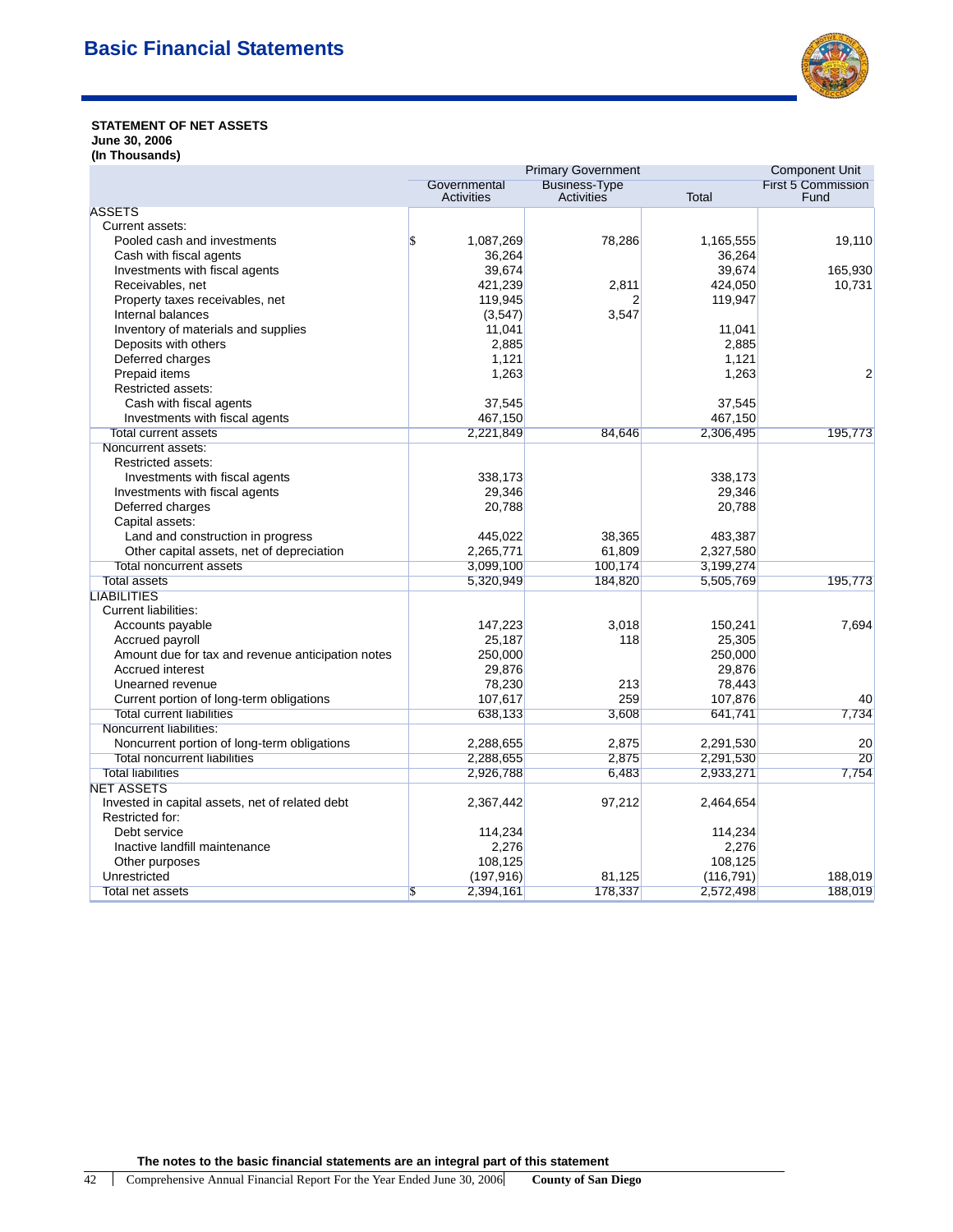

# **STATEMENT OF ACTIVITIES For the year ended June 30, 2006**

**(In Thousands)**

|                                                                                                                                                                                                                                    |                                                                                        |                                                                   | Program Revenues                                                  |                                                             |                                                                                                   | Assets                                        | Net (Expenses) Revenues and Changes in Net                                                       |                               |
|------------------------------------------------------------------------------------------------------------------------------------------------------------------------------------------------------------------------------------|----------------------------------------------------------------------------------------|-------------------------------------------------------------------|-------------------------------------------------------------------|-------------------------------------------------------------|---------------------------------------------------------------------------------------------------|-----------------------------------------------|--------------------------------------------------------------------------------------------------|-------------------------------|
|                                                                                                                                                                                                                                    |                                                                                        |                                                                   |                                                                   |                                                             |                                                                                                   | <b>Primary Government</b>                     |                                                                                                  | Component<br>Unit             |
|                                                                                                                                                                                                                                    | Expenses                                                                               | Charges<br>for<br><b>Services</b>                                 | Operating<br>Grants and                                           | Capital<br>Grants and<br><b>Contributions Contributions</b> | Governmental<br>Activities                                                                        | <b>Business-</b><br><b>Type</b><br>Activities | Total                                                                                            | First 5<br>Commission<br>Fund |
| Functions/Programs:<br>Governmental Activities:<br>General government<br>Public protection<br>Public ways and facilities<br>Health and sanitation<br>Public assistance<br>Education<br>Recreation and cultural<br>Interest expense | 240,158<br>1,021,464<br>128,268<br>559,709<br>1,015,481<br>32,488<br>23,376<br>116,692 | 99,083<br>202,941<br>43,757<br>85,958<br>15,037<br>1,520<br>7,263 | 66,416<br>198,153<br>63,483<br>431,723<br>1,031,668<br>789<br>431 | 5,283                                                       | (69, 376)<br>(620, 370)<br>(21, 028)<br>(42,028)<br>31,224<br>(30, 179)<br>(15,682)<br>(116, 692) |                                               | (69, 376)<br>(620, 370)<br>(21,028)<br>(42,028)<br>31,224<br>(30, 179)<br>(15,682)<br>(116, 692) |                               |
| Total governmental<br>activities                                                                                                                                                                                                   | 3,137,636                                                                              | 455,559                                                           | 1,792,663                                                         | 5,283                                                       | (884, 131)                                                                                        |                                               | (884, 131)                                                                                       |                               |
| Business-type Activities:<br>Airport<br>Wastewater Management<br><b>Sanitation Districts</b>                                                                                                                                       | 7,699<br>4,733<br>15,133                                                               | 7,433<br>4,322<br>17,251                                          | 9,994                                                             | 58                                                          |                                                                                                   | 9,728<br>(411)<br>2,176                       | 9,728<br>(411)<br>2,176                                                                          |                               |
| Total business-type<br>activities                                                                                                                                                                                                  | 27,565                                                                                 | 29,006                                                            | 9,994                                                             | 58                                                          |                                                                                                   | 11,493                                        | 11,493                                                                                           |                               |
| Total primary government                                                                                                                                                                                                           | 3,165,201                                                                              | 484,565                                                           | 1,802,657                                                         | 5,341                                                       | (884, 131)                                                                                        | 11,493                                        | (872, 638)                                                                                       |                               |
| <b>Component Unit:</b><br>First 5 Commission                                                                                                                                                                                       | 38,464                                                                                 |                                                                   | 41,143                                                            |                                                             |                                                                                                   |                                               |                                                                                                  | 2,679                         |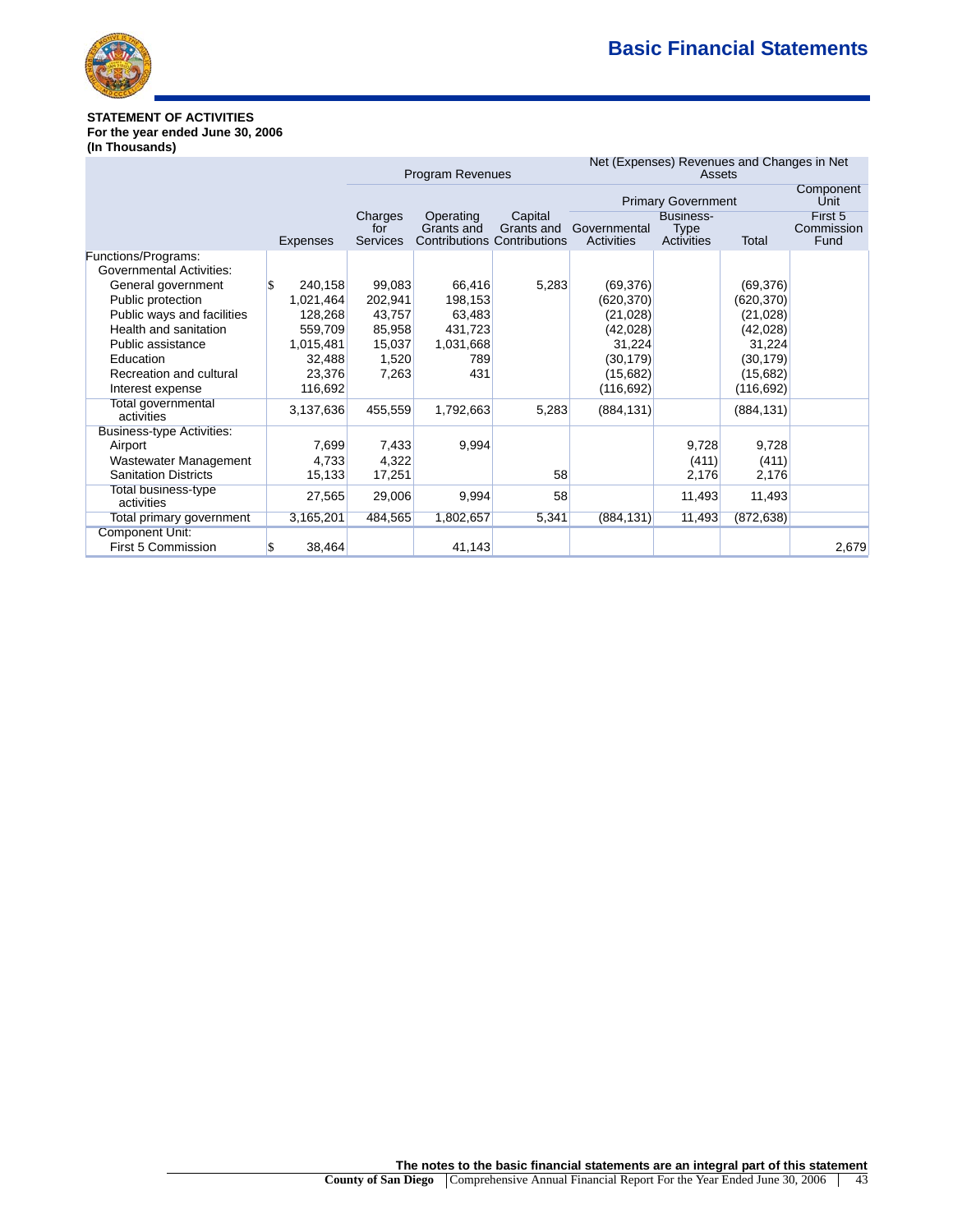

# **STATEMENT OF ACTIVITIES**

# **For the year ended June 30, 2006 (In Thousands)**

| (In Thousand |  |
|--------------|--|
|              |  |

| Net (Expenses) Revenues and Changes in Net Assets<br>(Continued) |                            |                                    |           |                                   |  |
|------------------------------------------------------------------|----------------------------|------------------------------------|-----------|-----------------------------------|--|
|                                                                  |                            | <b>Primary Government</b>          |           | <b>Component Unit</b>             |  |
|                                                                  | Governmental<br>Activities | <b>Business-Type</b><br>Activities | Total     | <b>First 5 Commission</b><br>Fund |  |
| Revenues:                                                        |                            |                                    |           |                                   |  |
| General revenues:                                                |                            |                                    |           |                                   |  |
| Taxes:                                                           |                            |                                    |           |                                   |  |
| Property taxes                                                   | 516,569                    |                                    | 516,569   |                                   |  |
| Other taxes                                                      | 34,219                     |                                    | 34,219    |                                   |  |
| Intergovernmental restricted:                                    |                            |                                    |           |                                   |  |
| Sales and use taxes for roads                                    | 38,702                     |                                    | 38,702    |                                   |  |
| Sales and use taxes for public protection                        | 236,438                    |                                    | 236,438   |                                   |  |
| Intergovernmental unrestricted:                                  |                            |                                    |           |                                   |  |
| Property taxes in lieu of vehicle license fees                   | 261,695                    |                                    | 261,695   |                                   |  |
| Sales and use taxes                                              | 23,475                     |                                    | 23,475    |                                   |  |
| Total general tax revenues                                       | 1,111,098                  |                                    | 1,111,098 |                                   |  |
| Interest                                                         | 63,810                     | 7,048                              | 70,858    | 7,975                             |  |
| Other                                                            | 78,651                     | 160                                | 78,811    |                                   |  |
| Total general revenues                                           | 1,253,559                  | 7,208                              | 1,260,767 | 7,975                             |  |
| Transfers                                                        | 1,090                      | (1,090)                            |           |                                   |  |
| Total general revenues and transfers                             | 1,254,649                  | 6,118                              | 1,260,767 | 7,975                             |  |
| Change in net assets                                             | 370,518                    | 17,611                             | 388,129   | 10,654                            |  |
| Net assets at beginning of year (Component Unit<br>restated)     | 2,023,643                  | 160,726                            | 2,184,369 | 177,365                           |  |
| Net assets at end of year                                        | <sup>\$</sup><br>2,394,161 | 178,337                            | 2,572,498 | 188,019                           |  |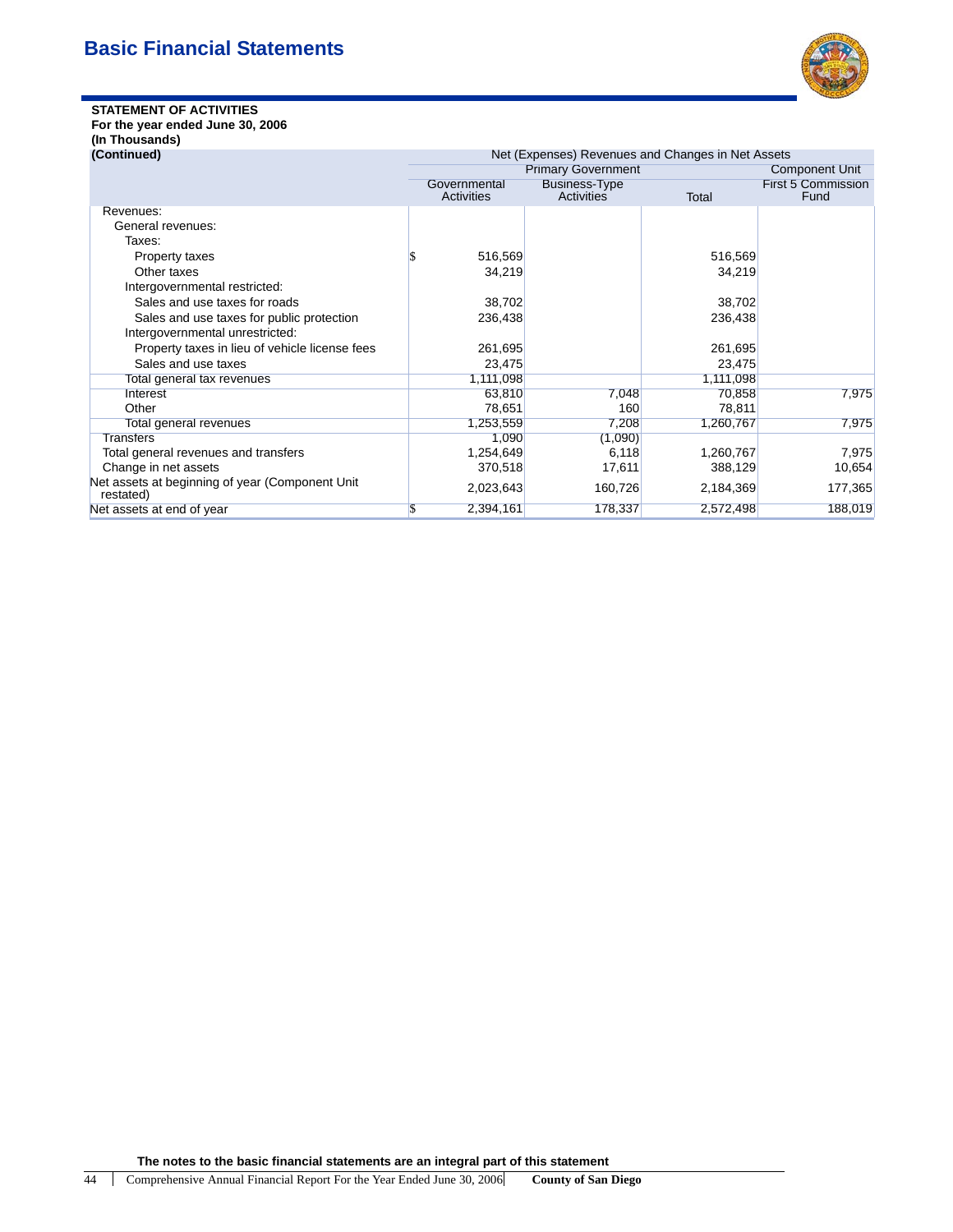

## **BALANCE SHEET GOVERNMENTAL FUNDS June 30, 2006 (In Thousands)**

|                                                   |                                      | <b>Tobacco</b>                           |                                              |              |
|---------------------------------------------------|--------------------------------------|------------------------------------------|----------------------------------------------|--------------|
|                                                   |                                      | Securitization<br><b>Special Revenue</b> | <b>Other Governmental Total Governmental</b> |              |
|                                                   | <b>General Fund</b>                  | Fund                                     | <b>Funds</b>                                 | <b>Funds</b> |
| <b>ASSETS</b>                                     |                                      |                                          |                                              |              |
| Pooled cash and investments                       | $\boldsymbol{\mathsf{S}}$<br>643,375 | 26,106                                   | 243,395                                      | 912,876      |
| Cash with fiscal agents                           | 33,079                               |                                          | 3,185                                        | 36,264       |
| Investments with fiscal agents                    | 2                                    |                                          | 69,018                                       | 69.020       |
| Receivables, net                                  | 296,144                              | 1,898                                    | 117,872                                      | 415,914      |
| Property taxes receivables, net                   | 119,117                              |                                          | 828                                          | 119,945      |
| Due from other funds                              | 109,157                              |                                          | 16.792                                       | 125,949      |
| Advances to other funds                           | 906                                  |                                          | 83                                           | 989          |
| Inventory of materials and supplies               | 8,636                                |                                          | 1,765                                        | 10,401       |
| Deposits with others                              |                                      |                                          | 2,885                                        | 2,885        |
| Prepaid items                                     | 350                                  |                                          | 827                                          | 1.177        |
| Restricted assets:                                |                                      |                                          |                                              |              |
| Cash with fiscal agents                           |                                      |                                          | 37,545                                       | 37,545       |
| Investments with fiscal agents                    | 250,000                              | 418,599                                  | 136,724                                      | 805,323      |
| <b>Total assets</b>                               | 1,460,766                            | 446,603                                  | 630,919                                      | 2,538,288    |
| <b>LIABILITIES AND FUND BALANCES</b>              |                                      |                                          |                                              |              |
| Liabilities:                                      |                                      |                                          |                                              |              |
| Accounts payable                                  | 99,083                               |                                          | 20,151                                       | 119,234      |
| Accrued payroll                                   | 23,345                               |                                          | 1,294                                        | 24,639       |
| Amount due for tax and revenue anticipation notes | 250,000                              |                                          |                                              | 250,000      |
| Due to other funds                                | 21,739                               | 6,665                                    | 57,255                                       | 85,659       |
| Advances from other funds                         |                                      |                                          | 4,583                                        | 4,583        |
| Deferred revenues                                 | 98,185                               |                                          | 1,243                                        | 99,428       |
| Unearned revenue                                  | 69,529                               |                                          | 8,571                                        | 78,100       |
| <b>Total liabilities</b>                          | 561,881                              | 6,665                                    | 93,097                                       | 661,643      |
| Fund balances:                                    |                                      |                                          |                                              |              |
| Reserved:                                         |                                      |                                          |                                              |              |
| Reserved for encumbrances                         | 141,596                              |                                          | 35,333                                       | 176,929      |
| Reserved for notes receivable and advances        | 7,161                                |                                          | 42,278                                       | 49,439       |
| Reserved for inactive landfill maintenance        | 2,276                                |                                          |                                              | 2,276        |
| Reserved for inventory of materials and supplies  | 8,636                                |                                          | 1,765                                        | 10,401       |
| Reserved for debt service                         |                                      |                                          | 127,595                                      | 127,595      |
| Reserved for other purposes                       | 113,267                              |                                          | 71,907                                       | 185,174      |
| Unreserved:                                       |                                      |                                          |                                              |              |
| Designated for subsequent years' expenditures     | 190,490                              |                                          |                                              | 190,490      |
| Designated for landfill postclosure and inactive  | 12                                   |                                          |                                              | 12           |
| landfill maintenance                              |                                      |                                          |                                              |              |
| Undesignated                                      | 435,447                              | 439,938                                  |                                              | 875,385      |
| Unreserved, reported in nonmajor funds:           |                                      |                                          |                                              |              |
| <b>Special Revenue Funds</b>                      |                                      |                                          |                                              |              |
| Designated for landfill postclosure and inactive  |                                      |                                          | 72,280                                       | 72,280       |
| landfill maintenance                              |                                      |                                          |                                              |              |
| Undesignated                                      |                                      |                                          | 121,212                                      | 121,212      |
| Capital Projects Funds                            |                                      |                                          |                                              |              |
| Undesignated                                      |                                      |                                          | 65,452                                       | 65.452       |
| Total fund balances                               | 898,885                              | 439.938                                  | 537,822                                      | 1,876,645    |
| Total liabilities and fund balances               | $\overline{\mathbb{S}}$<br>1,460,766 | 446,603                                  | 630,919                                      | 2,538,288    |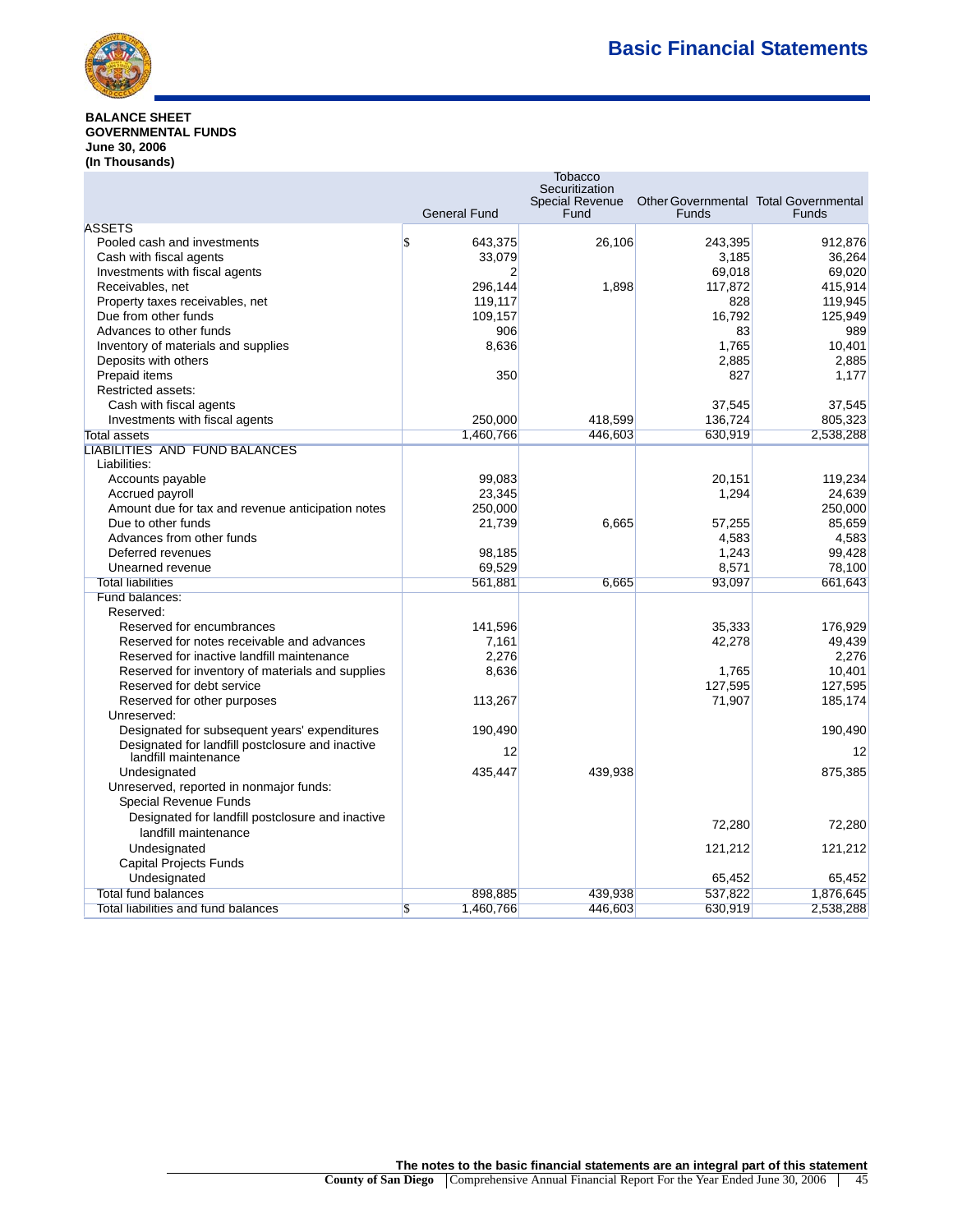# **Basic Financial Statements**



| RECONCILIATION OF THE GOVERNMENTAL FUNDS BALANCE SHEET TO THE TO THE GOVERNMENT-WIDE<br><b>STATEMENT OF NET ASSETS</b><br><b>June 30, 2006</b><br>(In Thousands)                                                                                                                                                                                            |             |
|-------------------------------------------------------------------------------------------------------------------------------------------------------------------------------------------------------------------------------------------------------------------------------------------------------------------------------------------------------------|-------------|
| Total fund balances - governmental funds                                                                                                                                                                                                                                                                                                                    | 1,876,645   |
| Capital assets used in governmental activities (excluding internal service funds) are not current financial<br>resources and, therefore, are not reported in the balance sheet. This amount represents capital assets net<br>of accumulated depreciation.                                                                                                   | 2,610,496   |
| Accrued interest on long-term debt                                                                                                                                                                                                                                                                                                                          | (29, 876)   |
| Other long-term assets are not available to pay for current period expenditures and, therefore, are deferred<br>in the funds and recognized as revenue in the statement of activities.                                                                                                                                                                      | 99.428      |
| Long-term liabilities, including bonds, notes, and loans payable, are not due and payable in the current<br>period and therefore are not reported in the funds.                                                                                                                                                                                             | (2,245,044) |
| Internal service funds are used by management to charge the costs of information technology, vehicle<br>operations and maintenance, risk management and insurance, and communication services funds to<br>individual funds. The assets and liabilities of internal service funds are included in governmental activities<br>in the statement of net assets. | 82,512      |

Net assets of governmental activities **12,394,161** and 2,394,161 and 2,394,161 and 2,394,161 and 2,394,161 and 2,394,161 and 2,394,161 and 2,394,161 and 2,394,161 and 2,394,161 and 2,394,161 and 2,394,161 and 2,394,161 and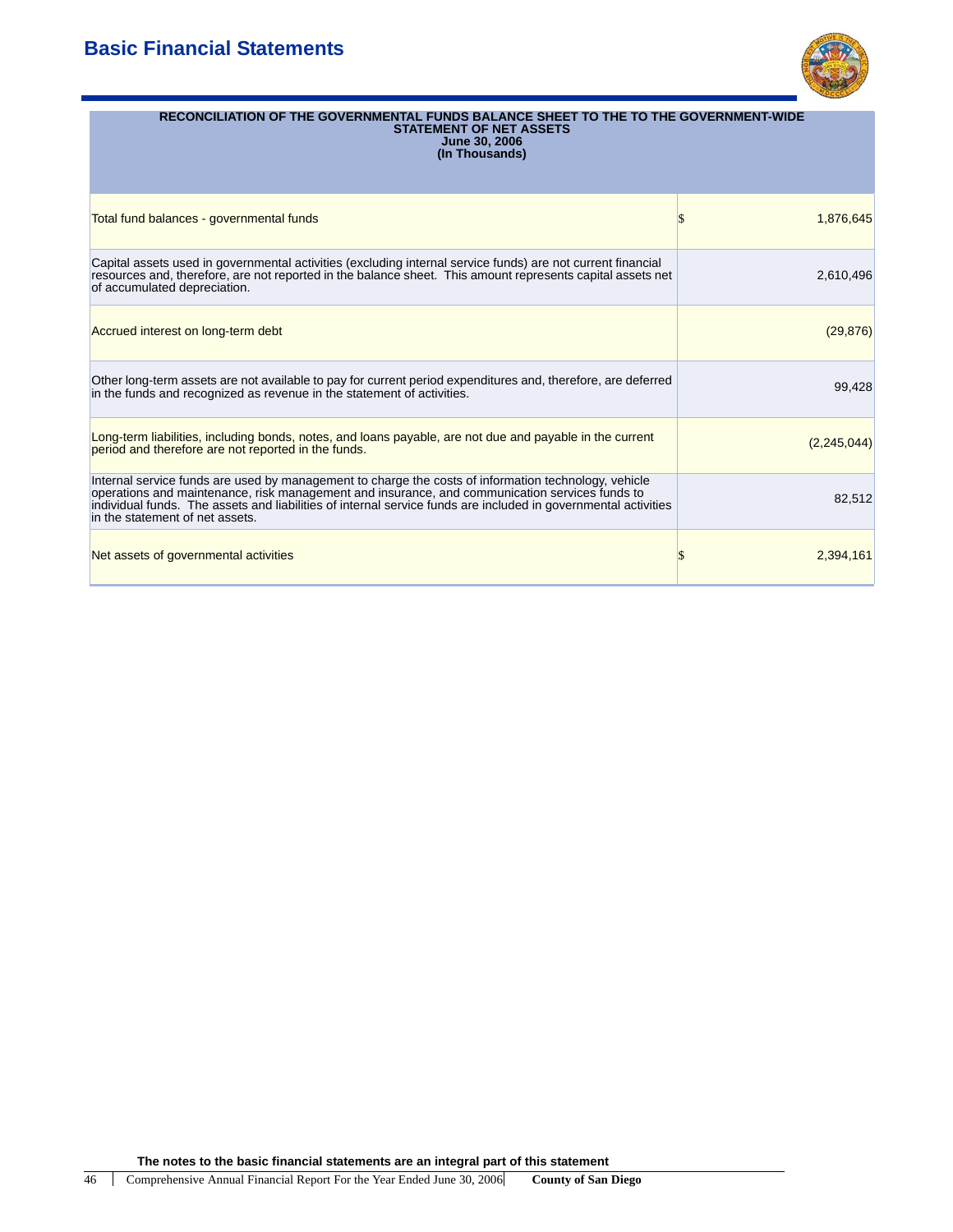

# **STATEMENT OF REVENUES, EXPENDITURES, AND CHANGES IN FUND BALANCES-GOVERNMENTAL FUNDS For the Year Ended June 30, 2006**

**(In Thousands)**

|                                                 |                                      | ιυυαννυ<br>Securitization |                                              |                  |
|-------------------------------------------------|--------------------------------------|---------------------------|----------------------------------------------|------------------|
|                                                 |                                      | Special Revenue           | <b>Other Governmental Total Governmental</b> |                  |
|                                                 | <b>General Fund</b>                  | Fund                      | Funds                                        | <b>Funds</b>     |
| Revenues:                                       |                                      |                           |                                              |                  |
| Taxes                                           | $\boldsymbol{\mathsf{S}}$<br>791,241 |                           | 310,791                                      | 1,102,032        |
| Licenses, permits and franchise fees            | 31,847                               |                           | 9,977                                        | 41,824           |
| Fines, forfeitures and penalties                | 56,177                               |                           | 3,894                                        | 60,071           |
| Revenue from use of money and property          | 43,757                               | 8,722                     | 24,129                                       | 76,608           |
| Aid from other governmental agencies:           |                                      |                           |                                              |                  |
| <b>State</b>                                    | 578,736                              |                           | 288,327                                      | 867,063          |
| Federal                                         | 660,976                              |                           | 132,063                                      | 793,039          |
| Other                                           | 88,210                               |                           | 6,656                                        | 94,866           |
| Charges for current services                    | 271,448                              |                           | 42,573                                       | 314,021          |
| Other revenue                                   | 25,668                               |                           | 41,751                                       | 67,419           |
| <b>Total revenues</b>                           | 2,548,060                            | 8,722                     | 860,161                                      | 3,416,943        |
| Expenditures:                                   |                                      |                           |                                              |                  |
| Current:                                        |                                      |                           |                                              |                  |
| General government                              | 188,223                              |                           | 11,126                                       | 199,349          |
| Public protection                               | 1,001,110                            |                           | 13,543                                       | 1,014,653        |
| Public ways and facilities                      | 1,974                                |                           | 65,171                                       | 67,145           |
| Health and sanitation                           | 517,837                              |                           | 38,328                                       | 556,165          |
| Public assistance<br>Education                  | 901,122                              |                           | 110,193                                      | 1,011,315        |
| Recreation and cultural                         | 820<br>21,375                        |                           | 31,223<br>1,589                              | 32,043<br>22,964 |
|                                                 |                                      |                           |                                              |                  |
| Capital outlay<br>Debt service:                 | 18,590                               |                           | 91,307                                       | 109,897          |
| Principal                                       |                                      |                           | 57,245                                       | 57,245           |
| Interest and fiscal charges                     | 12,368                               |                           | 97,123                                       | 109,491          |
| Bond issuance costs                             |                                      |                           | 6,172                                        | 6,172            |
| Payment to refunded bond escrow agent           |                                      |                           | 24,256                                       | 24,256           |
| <b>Total expenditures</b>                       | 2,663,419                            |                           | 547,276                                      | 3,210,695        |
| Excess (deficiency) of revenues over            |                                      |                           |                                              |                  |
| (under) expenditures                            | (115, 359)                           | 8,722                     | 312,885                                      | 206,248          |
| Other financing sources (uses):                 |                                      |                           |                                              |                  |
| Sale of capital assets                          | 12,241                               |                           | 114                                          | 12,355           |
| Issuance of bonds and loans:                    |                                      |                           |                                              |                  |
| Face value of bonds issued                      |                                      |                           | 166,611                                      | 166.611          |
| Discount on issuance of bonds                   |                                      |                           | (20, 501)                                    | (20, 501)        |
| Premium on issuance of bonds                    |                                      |                           | 1,308                                        | 1,308            |
| Refunding bonds issued                          |                                      |                           | 461,230                                      | 461,230          |
| Payment to escrow agent/refunded bond           |                                      |                           | (467, 458)                                   | (467, 458)       |
| Transfers in                                    | 486,203                              | 123,515                   | 258,255                                      | 867,973          |
| <b>Transfers out</b>                            | (151, 503)                           | (24, 558)                 | (692, 847)                                   | (868,908)        |
| Total other financing sources (uses)            | 346,941                              | 98,957                    | (293, 288)                                   | 152,610          |
| Net change in fund balances                     | 231,582                              | 107,679                   | 19,597                                       | 358,858          |
| Fund balances at beginning of year              | 667,458                              | 332,259                   | 518,238                                      | 1,517,955        |
| Increase (decrease) in                          |                                      |                           |                                              |                  |
| Reserve for inventory of materials and supplies | (155)                                |                           | (13)                                         | (168)            |
| Fund balances at end of year                    | 898,885<br>$\overline{\mathbf{S}}$   | 439,938                   | 537,822                                      | 1,876,645        |

**Tobacco**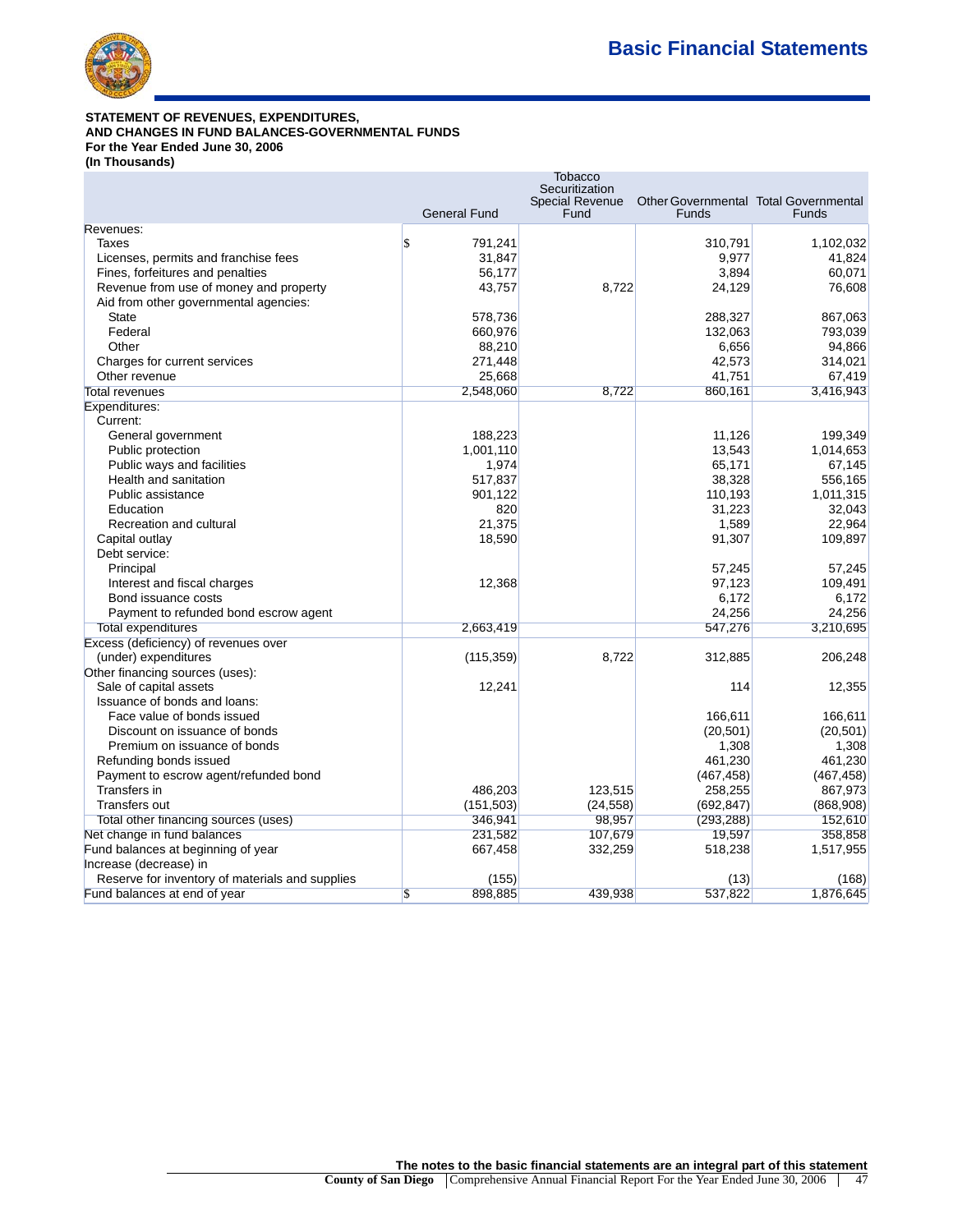# **Basic Financial Statements**



| RECONCILIATION OF THE STATEMENT OF REVENUES, EXPENDITURES, AND CHANGES IN FUND BALANCES OF GOVERNMENTAL<br><b>FUNDS TO THE STATEMENT OF ACTIVITIES</b><br>For the Year Ended June 30, 2006<br>(In Thousands)                                                                                                                                                                                                                                                                                                                             |               |  |  |  |
|------------------------------------------------------------------------------------------------------------------------------------------------------------------------------------------------------------------------------------------------------------------------------------------------------------------------------------------------------------------------------------------------------------------------------------------------------------------------------------------------------------------------------------------|---------------|--|--|--|
| Net change in fund balances - total governmental funds                                                                                                                                                                                                                                                                                                                                                                                                                                                                                   | \$<br>358,858 |  |  |  |
| Governmental funds accrue property tax revenue which is deemed collectible within 60 days. However, for<br>the statement of activities the total amount estimated to ultimately be collected is accrued.                                                                                                                                                                                                                                                                                                                                 | 9,066         |  |  |  |
| Revenues that do not provide current financial resources are not reported as revenues in the funds<br>(deferred revenue) but are recognized as revenue in the statement of activities                                                                                                                                                                                                                                                                                                                                                    | 40,504        |  |  |  |
| Adjustment to reserve for inventory of services and supplies                                                                                                                                                                                                                                                                                                                                                                                                                                                                             | (168)         |  |  |  |
| Change in accounting estimate for closure and postclosure costs - public protection function) - San Marcos<br>Landfill                                                                                                                                                                                                                                                                                                                                                                                                                   | 23,443        |  |  |  |
| Governmental funds report capital outlays as expenditures. However, in the statement of activities the cost<br>of those assets is allocated over their estimated useful lives and reported as depreciation expense.                                                                                                                                                                                                                                                                                                                      | 23,714        |  |  |  |
| The net effect of various miscellaneous transactions involving capital assets (i.e., sales, trade-ins, and<br>donations) is to increase net assets.                                                                                                                                                                                                                                                                                                                                                                                      | 7,989         |  |  |  |
| The issuance of long-term debt (e.g.bonds, notes, and loans) provides current financial resources to<br>governmental funds, while the repayment of the principal of long-term debt consumes the current financial<br>resources of governmental funds. Neither transaction, however, has any effect on net assets. Also,<br>governmental funds report the effect of issuance costs, premiums, discounts, and similar items when debt<br>is first issued, whereas these amounts are deferred and amortized in the statement of activities. | (50, 797)     |  |  |  |
| Some expenses reported in the statement of activities do not require the use of current financial resources<br>and therefore are not reported as expenditures in governmental funds.                                                                                                                                                                                                                                                                                                                                                     | (21, 699)     |  |  |  |
| Internal service funds are used by management to charge the costs of information technology, vehicle<br>operations and maintenance, risk management and insurance, and communication services funds to<br>individual funds. The net revenue of certain activities of internal service funds is reported with<br>governmental activities.                                                                                                                                                                                                 | (20, 392)     |  |  |  |
| Change in net assets - governmental activities                                                                                                                                                                                                                                                                                                                                                                                                                                                                                           | \$<br>370,518 |  |  |  |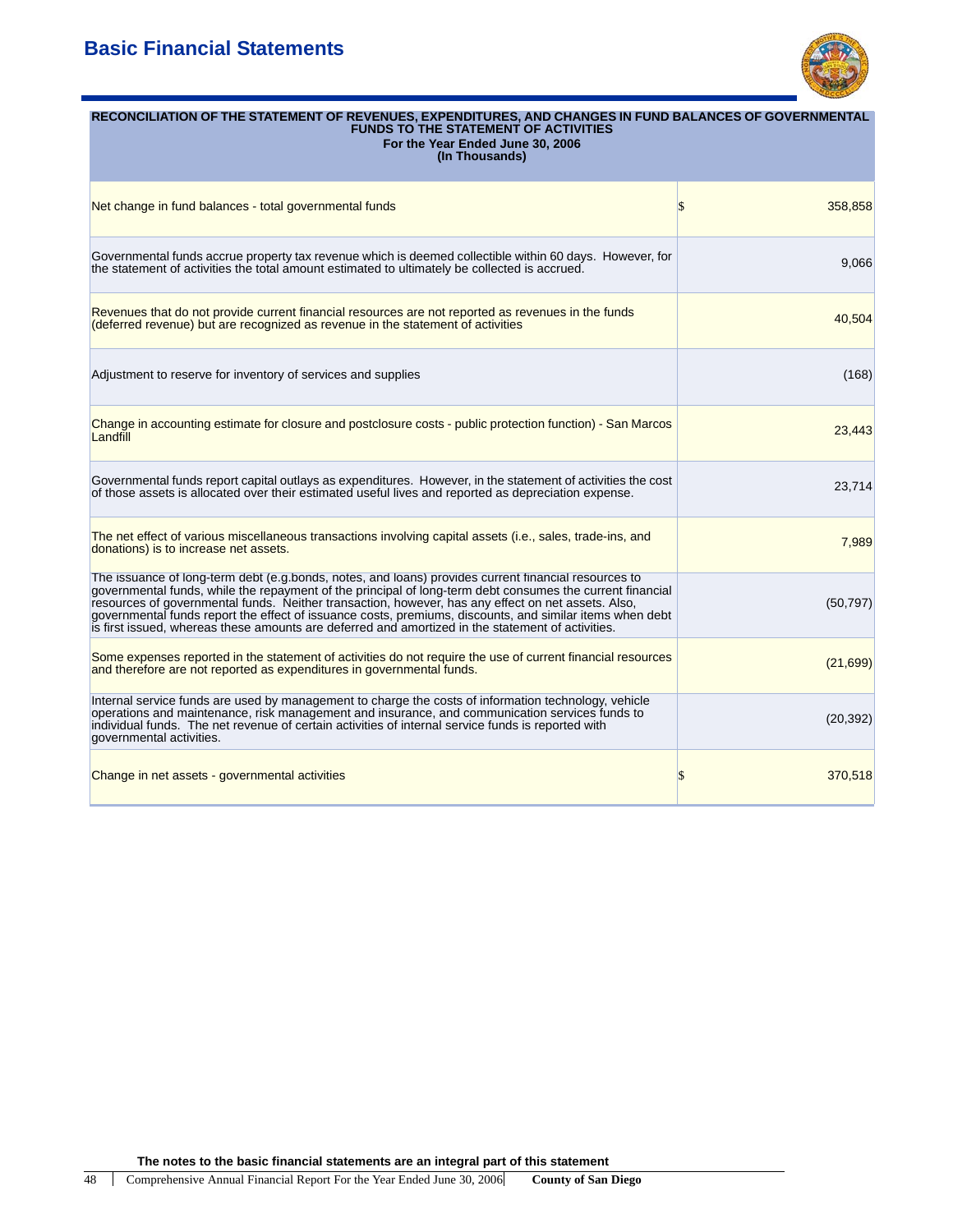

#### Statement of Net Assets **STATEMENT OF NET ASSETS PROPRIETARY FUNDS June 30, 2006 (In thousands)**

|                                                 | <b>Business-Type</b><br>Activities | Governmental<br><b>Activities</b>       |
|-------------------------------------------------|------------------------------------|-----------------------------------------|
|                                                 | <b>Enterprise Funds</b>            | <b>Internal Service</b><br><b>Funds</b> |
| <b>ASSETS</b>                                   |                                    |                                         |
| Current assets:                                 |                                    |                                         |
| Pooled cash and investments                     | \$<br>78,286                       | 174,393                                 |
| Receivables, net                                | 2,811                              | 5,325                                   |
| Property taxes receivables, net                 | 2                                  |                                         |
| Due from other funds                            | 1,000                              | 19,809                                  |
| Inventory of materials and supplies             |                                    | 640                                     |
| Prepaid items                                   |                                    | 86                                      |
| <b>Total current assets</b>                     | 82,099                             | 200,253                                 |
| Noncurrent assets:                              |                                    |                                         |
| Advances to other funds                         | 3,363                              | 448                                     |
| Capital assets:                                 |                                    |                                         |
| Land                                            | 10,709                             |                                         |
| Construction and contracts in progress          | 27,656                             |                                         |
| Buildings and improvements                      | 47,128                             |                                         |
| Equipment                                       | 1,252                              | 109,623                                 |
| Software                                        |                                    | 55,480                                  |
| Road network                                    | 139                                |                                         |
| Sewer network                                   | 64,251                             |                                         |
| Accumulated depreciation                        | (50, 961)                          | (64, 806)                               |
| <b>Total noncurrent assets</b>                  | 103,537                            | 100,745                                 |
| <b>Total assets</b>                             | 185,636                            | 300,998                                 |
| <b>LIABILITIES</b>                              |                                    |                                         |
| Current liabilities:                            |                                    |                                         |
| Accounts payable                                | 3,018                              | 27,989                                  |
| Accrued payroll                                 | 118                                | 548                                     |
| Due to other funds                              | 1,188                              | 59,911                                  |
| Unearned revenue                                | 213                                | 130                                     |
| Bonds, loans and notes payable                  | 193                                | 369                                     |
| Compensated absences                            | 66                                 | 47                                      |
| Claims and judgments                            |                                    | 35,180                                  |
| <b>Total current liabilities</b>                | 4,796                              | 124,174                                 |
| Noncurrent liabilities:                         |                                    |                                         |
| Advances from other funds                       | 217                                |                                         |
| Bonds, loans and notes payable                  | 2,552                              | 4,329                                   |
| Compensated absences                            | 323                                | 2,242                                   |
| Claims and judgments                            |                                    | 87,152                                  |
| <b>Total noncurrent liabilities</b>             | 3,092                              | 93,723                                  |
| <b>Total liabilities</b>                        | 7,888                              | 217,897                                 |
| <b>NET ASSETS</b>                               |                                    |                                         |
| Invested in capital assets, net of related debt | 97,212                             | 100,297                                 |
| Unrestricted                                    | 80,536                             | (17, 196)                               |
| Total net assets                                | 177,748<br>\$                      | 83,101                                  |

RECONCILIATION BETWEEN NET ASSETS - ENTERPRISE FUNDS AND NET ASSETS OF BUSINESS-TYPE ACTIVITIES AS REPORTED IN THE GOVERNMENT-WIDE STATEMENT OF NET ASSETS

| Total net assets                                                                                           | .748    |
|------------------------------------------------------------------------------------------------------------|---------|
| Adjustment to reflect the consolidation of internal service fund activities related to enterprise<br>funds | 589     |
| Net assets of business-type activities                                                                     | 178.337 |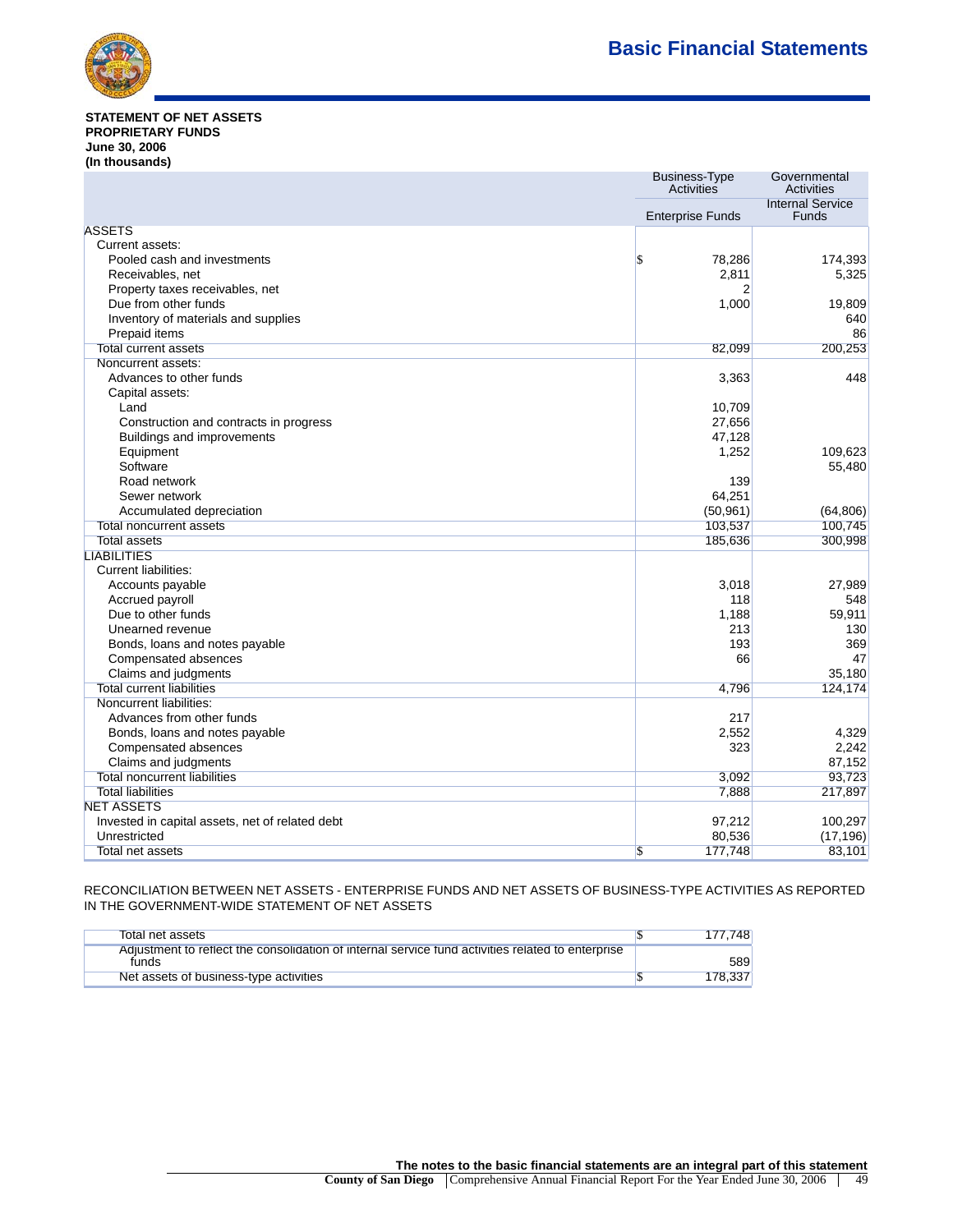

**STATEMENT OF REVENUES, EXPENSES,AND CHANGES IN FUND NET ASSETS PROPRIETARY FUNDS For the Year Ended June 30, 2006 (In Thousands)**

|                                                  | <b>Business-Type</b><br>Activities | Governmental<br>Activities              |
|--------------------------------------------------|------------------------------------|-----------------------------------------|
|                                                  | <b>Enterprise Funds</b>            | <b>Internal Service</b><br><b>Funds</b> |
| <b>OPERATING REVENUES</b>                        |                                    |                                         |
| Charges for current services                     | 28,607<br>S                        | 258,907                                 |
| Miscellaneous                                    | 161                                | 6,074                                   |
| <b>Total operating revenues</b>                  | 28,768                             | 264,981                                 |
| <b>OPERATING EXPENSES</b>                        |                                    |                                         |
| Salaries                                         | 5,975                              | 28,911                                  |
| Repairs and maintenance                          | 4,133                              | 32,498                                  |
| Equipment rental                                 | 523                                | 1,637                                   |
| Sewage processing                                | 8,696                              |                                         |
| Contracted services                              | 3,314                              | 112,125                                 |
| Depreciation                                     | 2,463                              | 15,818                                  |
| <b>Utilities</b>                                 | 137                                | 16,785                                  |
| Cost of material                                 | $\overline{2}$                     | 1,863                                   |
| Claims and judgments                             |                                    | 52,908                                  |
| Fuel                                             |                                    | 9,487                                   |
| Other operating expenses                         | 1,380                              | 19,040                                  |
| <b>Total operating expenses</b>                  | 26,623                             | 291,072                                 |
| Operating income (loss)                          | 2,145                              | (26,091)                                |
| <b>NONOPERATING REVENUES (EXPENSES)</b>          |                                    |                                         |
| Grants                                           | 9,994                              | 1,517                                   |
| Interest and dividends                           | 7,401                              | 3,115                                   |
| Interest expense                                 | (178)                              | (1,031)                                 |
| Loss on disposal of assets                       | (853)                              | (383)                                   |
| Other nonoperating revenues                      | 46                                 | 424                                     |
| Total nonoperating revenues (expenses)           | 16,410                             | 3,642                                   |
| Income (loss) before contributions and transfers | 18,555                             | (22, 449)                               |
| Capital contributions                            | 58                                 | 120                                     |
| Transfers in                                     | 107                                | 9,406                                   |
| Transfers out                                    | (1, 197)                           | (7, 381)                                |
| Change in net assets                             | 17,523                             | (20, 304)                               |
| Net assets (deficits) at beginning of year       | 160,225                            | 103,405                                 |
| Net assets (deficits) at end of year             | 177,748<br>\$                      | 83,101                                  |

RECONCILIATION BETWEEN CHANGES IN NET ASSETS - ENTERPRISE FUNDS AND CHANGES IN NET ASSETS OF BUSINESS-TYPE ACTIVITIES AS REPORTED IN THE GOVERNMENT-WIDE STATEMENT OF ACTIVITIES

| Change in net assets                                                                                       | 17.523 |
|------------------------------------------------------------------------------------------------------------|--------|
| Adjustment to reflect the consolidation of internal service fund activities related to enterprise<br>funds | 88     |
| Change in net assets of business-type activities                                                           | 17.611 |
|                                                                                                            |        |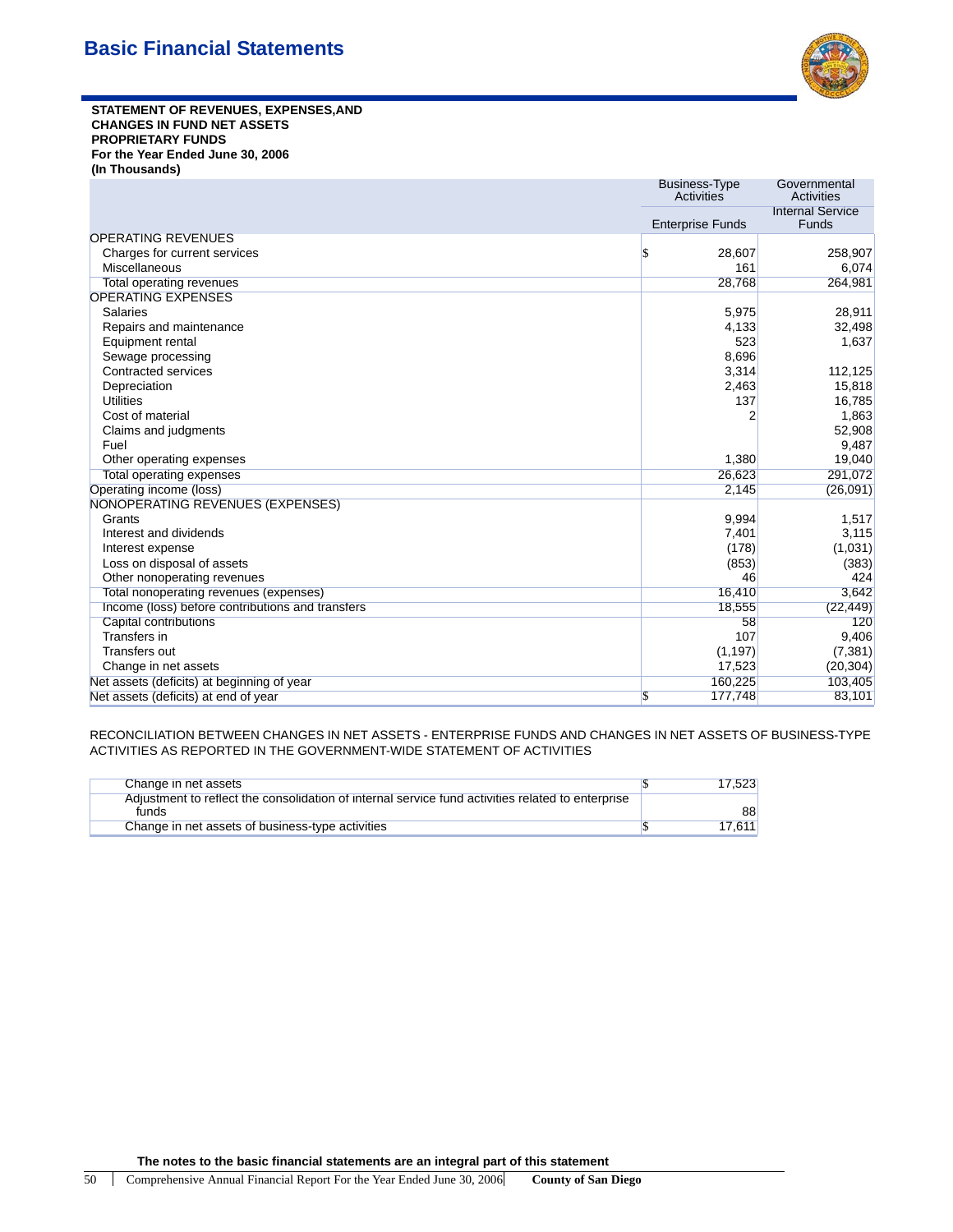

## **STATEMENT OF CASH FLOWS PROPRIETARY FUNDS For the Year Ended June 30, 2006 (In Thousands)**

|                                                                              | <b>Business-Type</b><br><b>Activities</b> | Governmental<br>Activities       |
|------------------------------------------------------------------------------|-------------------------------------------|----------------------------------|
|                                                                              | <b>Enterprise Funds</b>                   | <b>Internal Service</b><br>Funds |
| Cash flows from operating activities:                                        |                                           |                                  |
| Cash received from customers                                                 | \$<br>24,242                              | 23,497                           |
| Cash received from other funds                                               | 4,970                                     | 243,898                          |
| Other receipts                                                               |                                           | 1                                |
| Cash payments to suppliers                                                   | (15, 337)                                 | (173, 937)                       |
| Cash payments to employees                                                   | (6,066)                                   | (29, 913)                        |
| Cash payments to other funds                                                 | (4, 115)                                  | (4,938)                          |
| Cash paid for judgments and claims                                           |                                           | (32, 655)                        |
| Other payments                                                               | (665)                                     | (730)                            |
| Net cash provided (used) by operating activities                             | 3,029                                     | 25,223                           |
| Cash flows from noncapital financing activities:                             |                                           |                                  |
| Operating grants                                                             | 8,308                                     | 945                              |
| Transfers from other funds                                                   | 106                                       | 9,369                            |
| Transfers to other funds                                                     | (1, 197)                                  | (7, 381)                         |
| Collections on advances to other funds                                       | 5,949                                     | 148                              |
| Other noncapital increases                                                   | 333                                       | 2,291                            |
| Other noncapital (decreases)                                                 |                                           | (851)                            |
| Net cash provided (used) by non-capital financing activities                 | 13,499                                    | 4,521                            |
| Cash flows from capital financing activities:                                |                                           |                                  |
| Capital contributions                                                        |                                           |                                  |
| Acquisition of capital assets                                                | (13, 612)                                 | (21, 376)                        |
| Proceeds from sale of assets                                                 |                                           | 602                              |
| Retirement of capital leases, bonds and loans                                | (181)                                     | (174)                            |
| Bond sale proceeds and loans received                                        |                                           | 1,215                            |
| Interest paid on long-term debt                                              | (176)                                     | (1,031)                          |
| Net cash provided (used) by capital and related financing activities         | (13,969)                                  | (20, 764)                        |
| Cash flows from investing activities:                                        |                                           |                                  |
| Interest                                                                     | 6,779                                     | 1,135                            |
| Net increase (decrease) in cash and cash equivalents                         | 9,338                                     | 10,115                           |
| Cash and cash equivalents - beginning of year                                | 68,948                                    | 164,278                          |
| Cash and cash equivalents - end of year                                      | 78,286                                    | 174,393                          |
| Reconciliation of operating income (loss):                                   |                                           |                                  |
| Operating income (loss)                                                      | 2,145                                     | (26,091)                         |
| Adjustments to reconcile:                                                    |                                           |                                  |
| Inc (dec) in compensated absences                                            | 65                                        | 49                               |
| Inc (dec) in accrued payroll                                                 | (153)                                     | (1,017)                          |
| Inc (dec) in due to other funds                                              | (84)                                      | 7,942                            |
| Inc (dec) in accounts payable                                                | (1, 357)                                  | 11,933                           |
| Inc (dec) in claims and judgments                                            |                                           | 18,763                           |
| Inc (dec) in deferred credits and other liabilities                          | (24)                                      | 132                              |
| Dec (inc) in accounts and notes receivable                                   | 73                                        | 1,535                            |
| Dec (inc) in due from other funds                                            | (99)                                      | (3,713)                          |
| Dec (inc) in Inventory of materials and supplies                             |                                           | (42)                             |
| Dec (inc) in other current assets                                            |                                           | (86)                             |
| Depreciation                                                                 | 2,463                                     | 15,818                           |
| Net cash provided by (used in) operating activities                          | 3,029                                     | 25,223                           |
| Non-cash investing and capital financing activities:                         |                                           |                                  |
| <b>Accrued Interest</b><br>Capital acquisitions included in accounts payable | 704<br>2,192                              | 343<br>1,212                     |
| <b>Contributions of Capital Assets:</b>                                      |                                           |                                  |
| From Governmental                                                            | 46                                        |                                  |
| From Developers                                                              | 59                                        |                                  |
| Total non-cash investing and capital financing activities                    | \$<br>3,001                               | 1,555                            |
|                                                                              |                                           |                                  |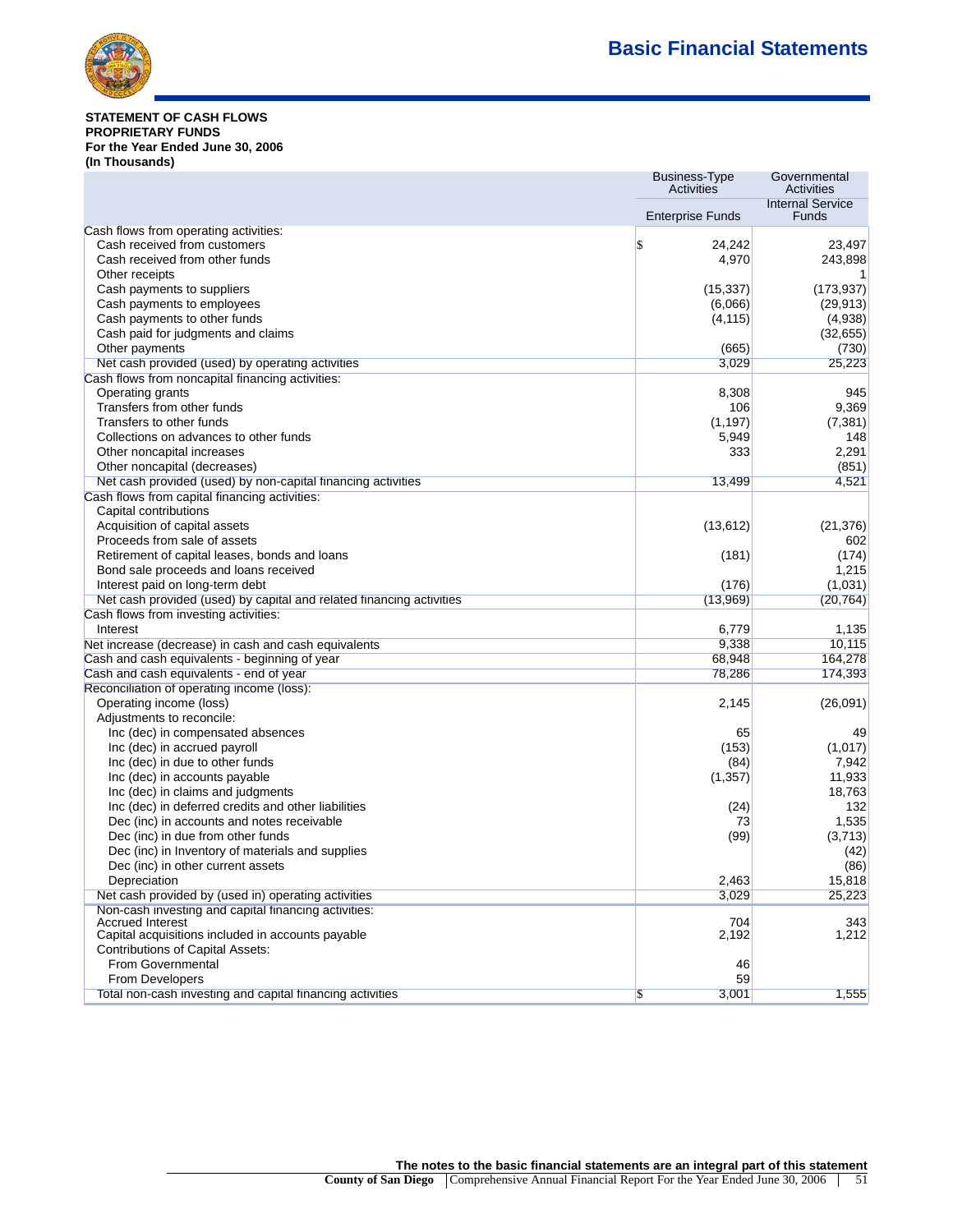

## **STATEMENT OF FIDUCIARY NET ASSETS FIDUCIARY FUNDS June 30, 2006 (In Thousands)**

|                                                                                      |                           | <b>Investment Trust</b> |                     |
|--------------------------------------------------------------------------------------|---------------------------|-------------------------|---------------------|
|                                                                                      | <b>Pension Trust Fund</b> | Fund                    | <b>Agency Funds</b> |
| <b>ASSETS</b>                                                                        |                           |                         |                     |
| Pooled cash and investments                                                          | 3,023<br>\$               | 2,415,542               | 429,093             |
| Cash with fiscal agents                                                              | 157,940                   |                         | 9,276               |
| Investments with fiscal agents:                                                      |                           |                         |                     |
| Domestic equity securities                                                           | 583,074                   |                         |                     |
| Cash, cash equivalents, and securities for domestic equity swaps and<br>alpha engine | 1,478,932                 |                         |                     |
| International equity securities                                                      | 1,845,546                 |                         |                     |
| Securities lending collateral                                                        | 603,019                   |                         |                     |
| United States government obligations                                                 | 471.528                   |                         |                     |
| Domestic corporate bonds                                                             | 599,390                   |                         |                     |
| International bonds                                                                  | 850,359                   |                         |                     |
| Cash and securities for overlay futures                                              | 41,448                    |                         |                     |
| Cash in securities for commodity swaps                                               | 382,815                   |                         |                     |
| <b>Balanced fund</b>                                                                 | 330,294                   |                         |                     |
| Alternative equity                                                                   | 240.983                   |                         |                     |
| Real estate                                                                          | 456,542                   |                         |                     |
| Receivables:                                                                         |                           |                         |                     |
| Accounts receivable                                                                  |                           | 30,614                  | 26,786              |
| Trade receivable                                                                     | 64,595                    |                         |                     |
| Interest receivable                                                                  | 25,265                    |                         |                     |
| Due from other governments                                                           | 8,052                     |                         |                     |
| Capital assets, net                                                                  | 2.837                     |                         |                     |
| <b>Total assets</b>                                                                  | 8.145.642                 | 2,446,156               | 465,155             |
| <b>LIABILITIES</b>                                                                   |                           |                         |                     |
| Accounts payable                                                                     | 211,674                   | 3,909                   | 25,003              |
| Due to other governments                                                             |                           |                         | 440,152             |
| Obligations under securities lending                                                 | 603,019                   |                         |                     |
| <b>Total liabilities</b>                                                             | 814,693                   | 3,909                   | 465,155             |
| <b>NET ASSETS</b>                                                                    |                           |                         |                     |
| Held in trust for pension benefits and other purposes                                | 7,330,949<br>S            | 2,442,247               |                     |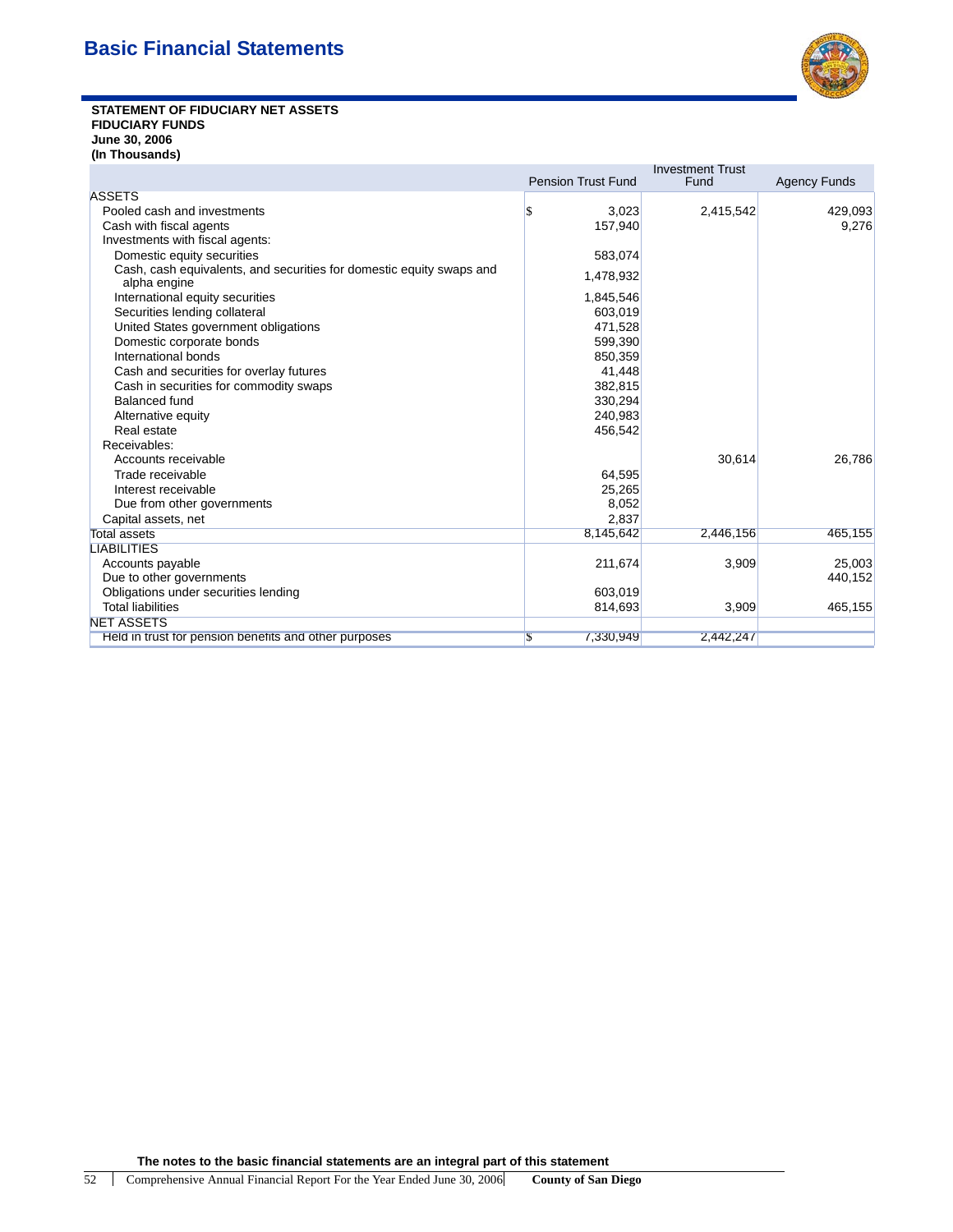

# **STATEMENT OF CHANGES IN FIDUCIARY NET ASSETS FIDUCIARY FUNDS For the Year Ended June 30, 2006 (In Thousands)**

|                                                      | <b>Pension Trust Fund</b> | <b>Investment Trust</b><br>Fund |
|------------------------------------------------------|---------------------------|---------------------------------|
| ADDITIONS                                            |                           |                                 |
| Contributions:                                       |                           |                                 |
| Employer                                             | 302,460                   |                                 |
| Plan members                                         | 41,911                    |                                 |
| Contributions on pooled investments                  |                           | 16,426,856                      |
| <b>Total contributions</b>                           | 344,371                   | 16,426,856                      |
| Investment earnings:                                 |                           |                                 |
| Net increase (decrease) in fair value of Investments | 828,665                   | (11, 310)                       |
| Interest income                                      | 140,877                   | 77,860                          |
| Securities lending income                            | 19,215                    |                                 |
| Other income                                         | 76,009                    |                                 |
| Total investment earnings                            | 1,064,766                 | 66,550                          |
| Expenses deducted from investment earnings:          |                           |                                 |
| Investment expenses                                  | (85, 542)                 |                                 |
| Securities lending expenses                          | (17,018)                  |                                 |
| <b>Total additions</b>                               | 1,306,577                 | 16,493,406                      |
| <b>DEDUCTIONS</b>                                    |                           |                                 |
| <b>Benefits</b>                                      | 323,075                   |                                 |
| Refunds of contributions                             | 2,992                     |                                 |
| Administrative expenses                              | 8,035                     |                                 |
| Distribution from pooled investments                 |                           | 16,622,731                      |
| <b>Total deductions</b>                              | 334,102                   | 16,622,731                      |
| Change in net assets                                 | 972,475                   | (129, 325)                      |
| Net assets at beginning of year                      | 6,358,474                 | 2,571,572                       |
| Net assets at end of year                            | 7,330,949                 | 2,442,247                       |